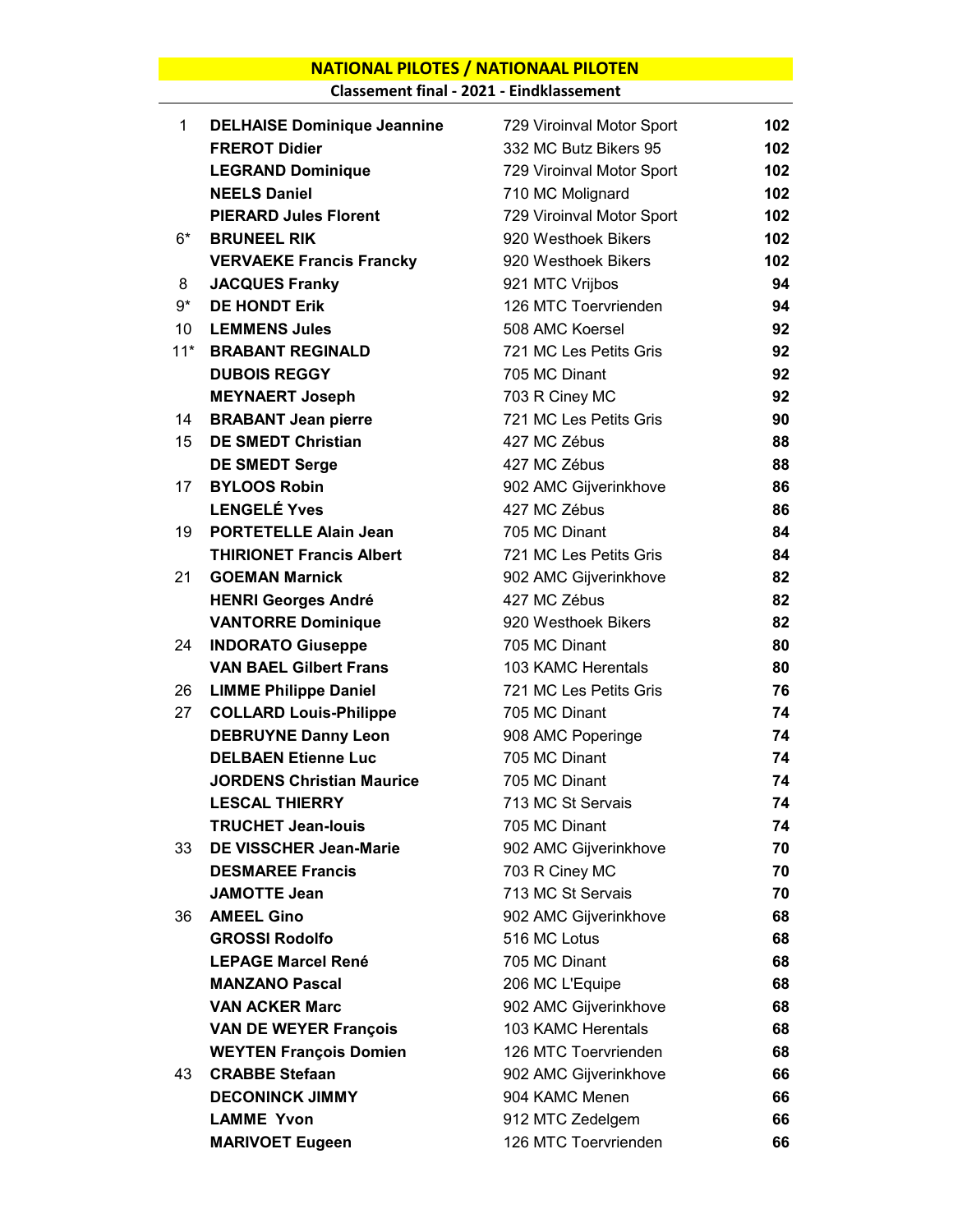|    | <b>NAMECHE Jean pol</b>            | 617 MC Grands Ducs         | 66 |
|----|------------------------------------|----------------------------|----|
|    | <b>THEUNIS Peter</b>               | 921 MTC Vrijbos            | 66 |
|    | <b>VAN DER AUWERA Albert</b>       | 126 MTC Toervrienden       | 66 |
| 50 | <b>JOHANNS Helmut Nikolaus</b>     | 419 AMC Saint-Vith         | 64 |
|    | <b>NOSSATCH Anna</b>               | 921 MTC Vrijbos            | 64 |
| 52 | <b>BUIS Gérard</b>                 | 721 MC Les Petits Gris     | 62 |
|    | <b>HOUBEN JOHAN</b>                | 902 AMC Gijverinkhove      | 62 |
|    | <b>ORBIE PATRICK</b>               | 902 AMC Gijverinkhove      | 62 |
|    | <b>TROUBLEYN PETER</b>             | 902 AMC Gijverinkhove      | 62 |
|    | <b>VAN TENDELOO Walter Maurice</b> | 103 KAMC Herentals         | 62 |
| 57 | <b>HERMAL Christophe Robert</b>    | 730 MC Les 4 & Co          | 60 |
|    | <b>LAFORGE Roger</b>               | 332 MC Butz Bikers 95      | 60 |
|    | <b>SLUSE Didier</b>                | 243 Macadam Boys           | 60 |
|    | <b>TOP Robert</b>                  | 902 AMC Gijverinkhove      | 60 |
|    | <b>VERDONCK Guido</b>              | 126 MTC Toervrienden       | 60 |
| 62 | <b>ALBERT Philip Orphal</b>        | 705 MC Dinant              | 58 |
|    | <b>HENNEBO Philippe</b>            | 614 MC Chevy Racing 41     | 58 |
|    | <b>KLOP Tony</b>                   | 508 AMC Koersel            | 58 |
|    | <b>LUC Christian</b>               | 614 MC Chevy Racing 41     | 58 |
|    | <b>VANDEBOSCH Ludo</b>             | 533 MTC 13                 | 58 |
|    | <b>VANDEVUER Henri</b>             | 427 MC Zébus               | 58 |
| 68 | <b>BULCKE Anja</b>                 | 902 AMC Gijverinkhove      | 56 |
|    | <b>GRAVIER Alain Paul</b>          | 729 Viroinval Motor Sport  | 56 |
|    | <b>NOLMANS Henri</b>               | 516 MC Lotus               | 56 |
| 71 | <b>BELLEMANS Claudy</b>            | 427 MC Zébus               | 54 |
|    | <b>BOGAERT Eric Christian</b>      | 721 MC Les Petits Gris     | 54 |
|    | <b>GODEFROID THIERRY</b>           | 427 MC Zébus               | 54 |
|    | <b>JEHAY AMAURY</b>                | 726 Bike and Trike Belgium | 54 |
|    | <b>LAUREYS Willy Zulma</b>         | 126 MTC Toervrienden       | 54 |
|    | <b>TATON Luc</b>                   | 710 MC Molignard           | 54 |
|    | <b>VANROY Erik</b>                 | 531 MC Hoeselt             | 54 |
| 78 | <b>DERVAUX - Jacques</b>           | 705 MC Dinant              | 52 |
|    | <b>VAN DER MAST AUGUST</b>         | 126 MTC Toervrienden       | 52 |
| 80 | <b>GILLARD Jean-pierre</b>         | 705 MC Dinant              | 50 |
|    | <b>LEMAIRE Robert Georges</b>      | 703 R Ciney MC             | 50 |
| 82 | <b>BIELEN Robert</b>               | 531 MC Hoeselt             | 48 |
|    | <b>FAFRA Roger</b>                 | 705 MC Dinant              | 48 |
|    | <b>LAMBERT Dirk Oscar</b>          | 912 MTC Zedelgem           | 48 |
|    | <b>VANMOL Ivo</b>                  | 549 MTC Wellen             | 48 |
| 86 | <b>PEERS Wim</b>                   | 533 MTC 13                 | 46 |
|    | <b>SERONT Olivier</b>              | 721 MC Les Petits Gris     | 46 |
|    | <b>WOUTERS OLIVIER</b>             | 713 MC St Servais          | 46 |
| 89 | <b>BERGMANS Ferdinand</b>          | 508 AMC Koersel            | 44 |
|    | <b>CEUNEN ALFONS</b>               | 533 MTC 13                 | 44 |
|    | <b>DE RIDDER Etienne</b>           | 508 AMC Koersel            | 44 |
|    | <b>SCHEPERS Freddy August</b>      | 508 AMC Koersel            | 44 |
| 93 | <b>BLANCKAERT BART</b>             | 920 Westhoek Bikers        | 42 |
|    | <b>BREWEE Arthur Guido</b>         | 508 AMC Koersel            | 42 |
|    | <b>DUVELLIE Ghislain</b>           | 516 MC Lotus               | 42 |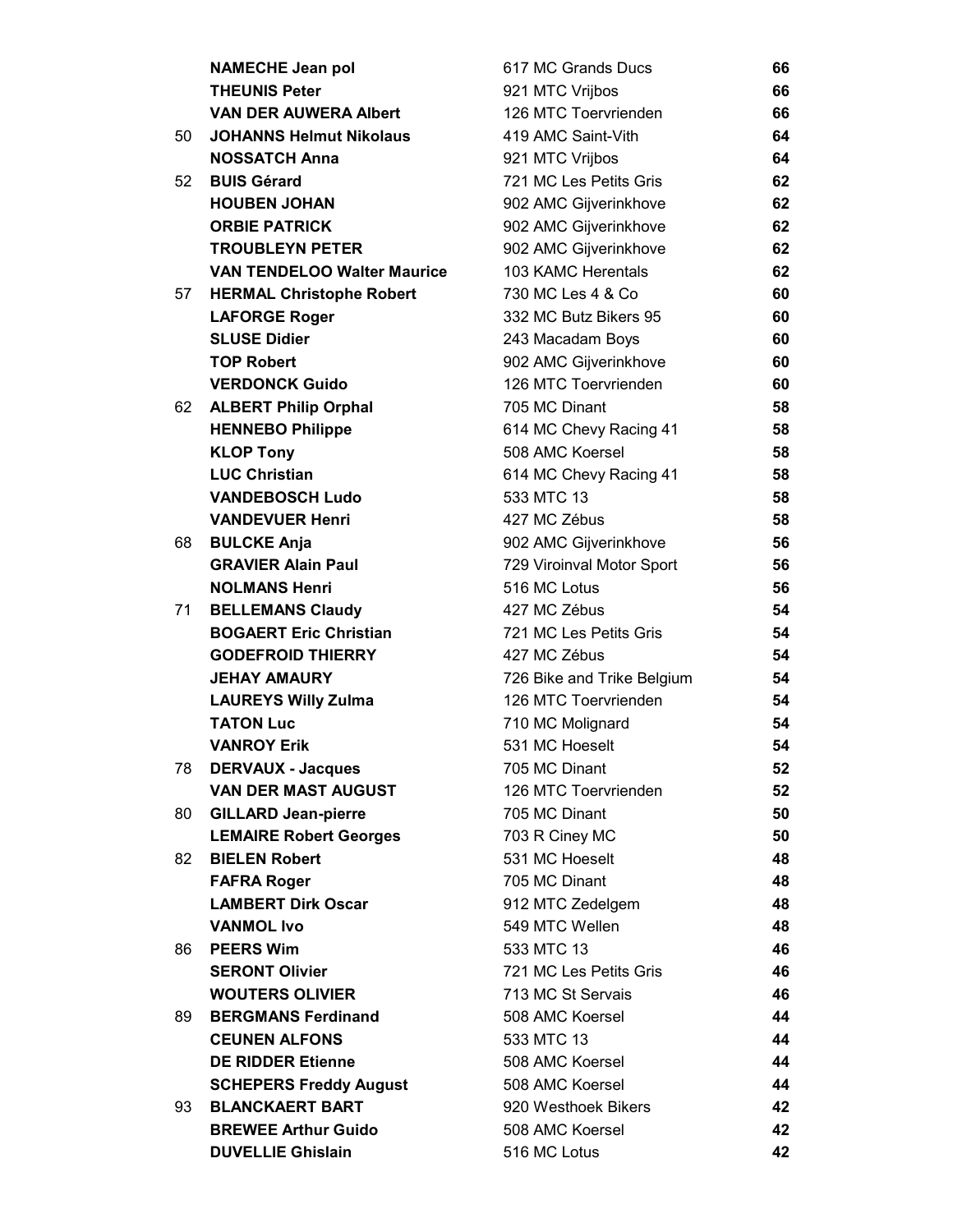|      | <b>KNAEPEN JOSE</b>               | 705 MC Dinant             | 42 |
|------|-----------------------------------|---------------------------|----|
|      | <b>MANSHOVEN Karel</b>            | 531 MC Hoeselt            | 42 |
|      | <b>NIHOUL Dany Christian</b>      | 713 MC St Servais         | 42 |
|      | RADU Jean-Claude Théophile        | 703 R Ciney MC            | 42 |
|      | <b>THAYSE YVAN</b>                | 427 MC Zébus              | 42 |
|      | <b>VAN DER BEETEN Pascal Anna</b> | 206 MC L'Equipe           | 42 |
|      | <b>VAN OVERBEKE PETER</b>         | 921 MTC Vrijbos           | 42 |
|      | <b>VAN ROMPAEY WILFRIED</b>       | 126 MTC Toervrienden      | 42 |
|      | <b>VANDENBOSCH MICHEL</b>         | 730 MC Les 4 & Co         | 42 |
|      | <b>VANHAMEL Guido Gustaaf</b>     | 508 AMC Koersel           | 42 |
|      | 106 DELAMILLIEURE Rudy Franky     | 921 MTC Vrijbos           | 40 |
|      | <b>KARITONAS Jean</b>             | 531 MC Hoeselt            | 40 |
|      | <b>LEYSSENS Jos</b>               | 508 AMC Koersel           | 40 |
|      | <b>MAES CHRISTIAN</b>             | 705 MC Dinant             | 40 |
|      | <b>PREUMONT Jacques</b>           | 729 Viroinval Motor Sport | 40 |
|      | <b>RIGA Wolfgang</b>              | 427 MC Zébus              | 40 |
|      | <b>VANDROMME Serge</b>            | 912 MTC Zedelgem          | 40 |
|      | <b>VANERMEN Belinda</b>           | 516 MC Lotus              | 40 |
|      | <b>VANSANT Danny Franciscus</b>   | 126 MTC Toervrienden      | 40 |
|      | 115 DAVIN PHILIPPE                | 713 MC St Servais         | 38 |
|      | <b>DEBRUYNE Largo</b>             | 908 AMC Poperinge         | 38 |
|      | <b>FRANCQ Dominique</b>           | 332 MC Butz Bikers 95     | 38 |
|      | <b>MARCHAL Eric Maurice</b>       | 730 MC Les 4 & Co         | 38 |
|      | <b>MONMART Daniel</b>             | 705 MC Dinant             | 38 |
|      | <b>MOTMANS Marc</b>               | 508 AMC Koersel           | 38 |
|      | <b>ROSSEL PAUL</b>                | 902 AMC Gijverinkhove     | 38 |
|      | <b>SCHAEKEN Marcel</b>            | 508 AMC Koersel           | 38 |
|      | <b>SCHEVERNELS Jos</b>            | 533 MTC 13                | 38 |
|      | <b>THUYS JEAN MARC</b>            | 438 MC Düren              | 38 |
|      | <b>VAN MOER-RICHARD Léopold</b>   | 206 MC L'Equipe           | 38 |
|      | <b>VANDENBULCKE LUC</b>           | 904 KAMC Menen            | 38 |
|      | <b>VERBAUWHEDE Johan</b>          | 902 AMC Gijverinkhove     | 38 |
|      | <b>WAUTERS Franky</b>             | 126 MTC Toervrienden      | 38 |
|      | <b>WOLFS Jean-Pierre François</b> | 531 MC Hoeselt            | 38 |
| 130. | <b>BOULANGER Pascal</b>           | 332 MC Butz Bikers 95     | 36 |
|      | <b>LENAERTS Jos</b>               | 531 MC Hoeselt            | 36 |
|      | <b>MATTHYS JOZEF</b>              | 902 AMC Gijverinkhove     | 36 |
|      | <b>ROSSEEUW Luc</b>               | 908 AMC Poperinge         | 36 |
|      | <b>SQUÉLARD Alain Zénon</b>       | 729 Viroinval Motor Sport | 36 |
|      | 135 CALLEBAUT Jan Christiaan      | 126 MTC Toervrienden      | 34 |
|      | <b>LAMBERT Guido</b>              | 406 RAMC Eupen            | 34 |
|      | <b>LEYSSENS André Emiel</b>       | 508 AMC Koersel           | 34 |
|      | <b>PROESMANS Julien</b>           | 531 MC Hoeselt            | 34 |
|      | <b>STEENACKERS Patrick</b>        | 103 KAMC Herentals        | 34 |
|      | <b>THEYS Manuel</b>               | 729 Viroinval Motor Sport | 34 |
| 141  | <b>CARMANS Willy</b>              | 533 MTC 13                | 32 |
|      | <b>HÉRION Pol Jean</b>            | 721 MC Les Petits Gris    | 32 |
|      | <b>JEURISSEN Piet</b>             | 531 MC Hoeselt            | 32 |
|      | <b>LAMBERTZ Erich</b>             | 419 AMC Saint-Vith        | 32 |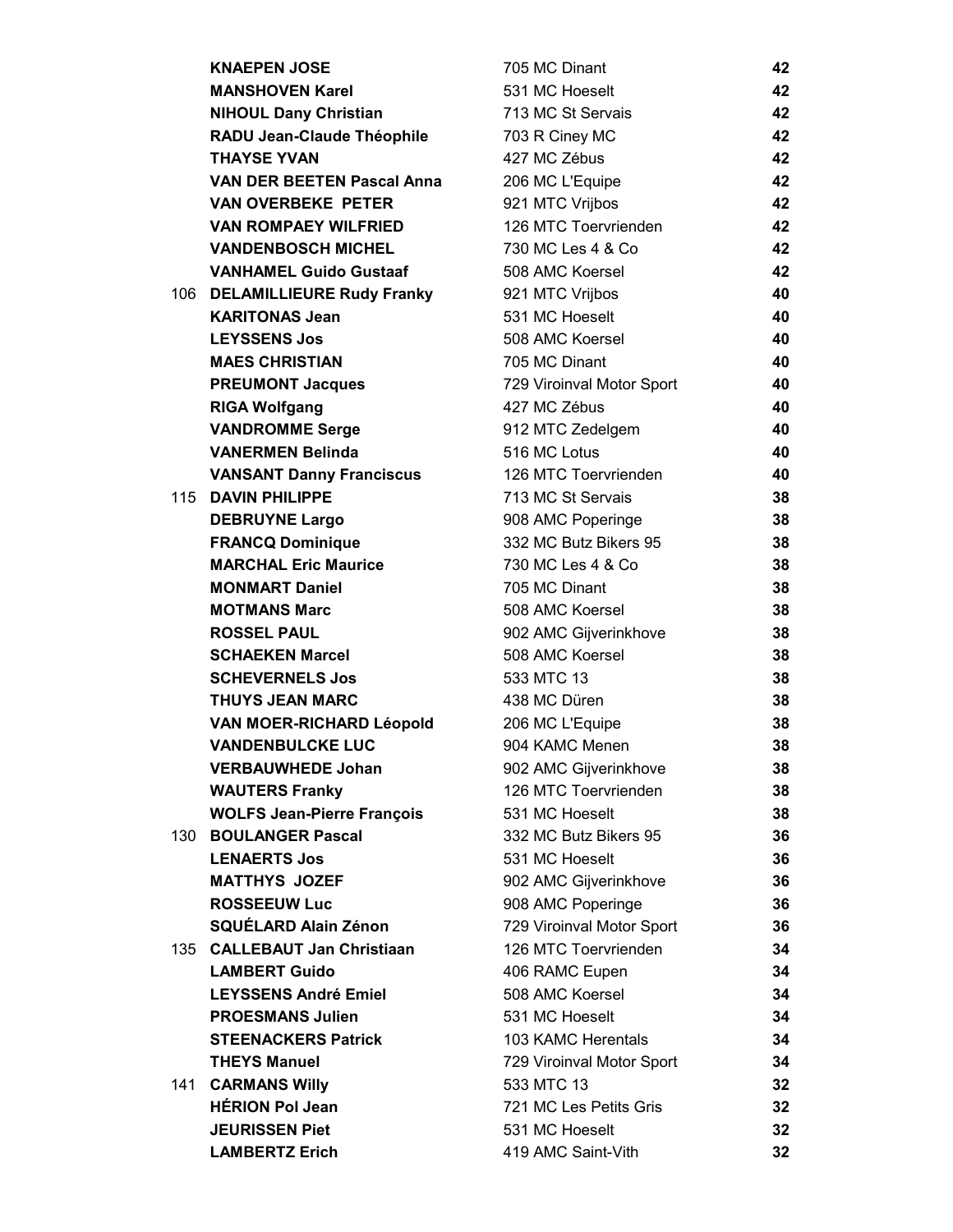|     | <b>MOMBERS Freddy Antoon</b>       | 508 AMC Koersel           | 32 |
|-----|------------------------------------|---------------------------|----|
|     | <b>PERWEZ Rene</b>                 | 703 R Ciney MC            | 32 |
|     | <b>VANHOLST Pierre</b>             | 531 MC Hoeselt            | 32 |
|     | 148 CAPROENS Jean-Paul             | 531 MC Hoeselt            | 30 |
|     | <b>COPPEAUX Gaby</b>               | 710 MC Molignard          | 30 |
|     | <b>GORIS Bernd</b>                 | 508 AMC Koersel           | 30 |
|     | <b>LOTHAIRE Eric Edmond</b>        | 721 MC Les Petits Gris    | 30 |
|     | <b>PALMAERTS Ronny</b>             | 516 MC Lotus              | 30 |
|     | <b>SILVESTRE Victor</b>            | 705 MC Dinant             | 30 |
|     | <b>SMOLDERS Daniel</b>             | 508 AMC Koersel           | 30 |
|     | <b>TRICOT Marc</b>                 | 721 MC Les Petits Gris    | 30 |
|     | <b>TRIEKELS Julien</b>             | 531 MC Hoeselt            | 30 |
|     | <b>VAN DER MEER Theo</b>           | 508 AMC Koersel           | 30 |
|     | <b>VANDERVELDEN Robert Jean</b>    | 729 Viroinval Motor Sport | 30 |
| 159 | <b>BONGARTZ Alois</b>              | 419 AMC Saint-Vith        | 28 |
|     | <b>BOUFFIOULX André</b>            | 206 MC L'Equipe           | 28 |
|     | <b>BOUT JEAN LUC</b>               | 921 MTC Vrijbos           | 28 |
|     | <b>DENDOOVEN Philippe</b>          | 206 MC L'Equipe           | 28 |
|     | <b>DEPLOIGE MARJO</b>              | 531 MC Hoeselt            | 28 |
|     | <b>HALING Leo Jan</b>              | 531 MC Hoeselt            | 28 |
|     | <b>LIGOT Jules Joseph</b>          | 721 MC Les Petits Gris    | 28 |
|     | <b>LORFÈVRE Serge Victor</b>       | 710 MC Molignard          | 28 |
|     | <b>MASSCHELEIN Tony Christiaan</b> | 921 MTC Vrijbos           | 28 |
|     | <b>NIJS Luc Josephina</b>          | 508 AMC Koersel           | 28 |
|     | <b>PARIZEL Marc André</b>          | 729 Viroinval Motor Sport | 28 |
|     | <b>SCHYNS Pierre</b>               | 406 RAMC Eupen            | 28 |
|     | <b>SMEETS Raf</b>                  | 508 AMC Koersel           | 28 |
|     | 172 CAPIOT Firmin                  | 516 MC Lotus              | 26 |
|     | DE ROO Jean                        | 721 MC Les Petits Gris    | 26 |
|     | <b>GAILLARD Roger Armand</b>       | 721 MC Les Petits Gris    | 26 |
|     | <b>KEPENNE Stéphane Alphonse</b>   | 730 MC Les 4 & Co         | 26 |
|     | <b>LEENDERS Marita</b>             | 126 MTC Toervrienden      | 26 |
|     | <b>LUYTS Danny</b>                 | 136 MTC Amigo's           | 26 |
|     | <b>MAZEREEL Luc</b>                | 902 AMC Gijverinkhove     | 26 |
|     | <b>TORDEUR Jean-Louis</b>          | 710 MC Molignard          | 26 |
|     | <b>WILLEM Benoit</b>               | 705 MC Dinant             | 26 |
| 181 | <b>ARRAMY Patrick</b>              | 332 MC Butz Bikers 95     | 24 |
|     | <b>DAHLEN Peter</b>                | 426 MTC Welkenraedt       | 24 |
|     | <b>DESAEVER Olivier</b>            | 921 MTC Vrijbos           | 24 |
|     | <b>GEYS Erik</b>                   | 533 MTC 13                | 24 |
|     | <b>HOLLEVOET Marie Christine</b>   | 921 MTC Vrijbos           | 24 |
|     | <b>JAMINON Robert</b>              | 703 R Ciney MC            | 24 |
|     | <b>LEKENS Marc</b>                 | 508 AMC Koersel           | 24 |
|     | <b>MEYSMANS Britta</b>             | 508 AMC Koersel           | 24 |
|     | <b>ROMAIN DANIEL</b>               | 729 Viroinval Motor Sport | 24 |
|     | <b>SCHULZEN Erich Joseph</b>       | 419 AMC Saint-Vith        | 24 |
|     | <b>TRUYENS Dirk Willy</b>          | 508 AMC Koersel           | 24 |
| 192 | <b>DELVENNE GUY</b>                | 710 MC Molignard          | 22 |
|     | <b>DEMEULENAERE Chris Maurice</b>  | 903 AMSC Leieland         | 22 |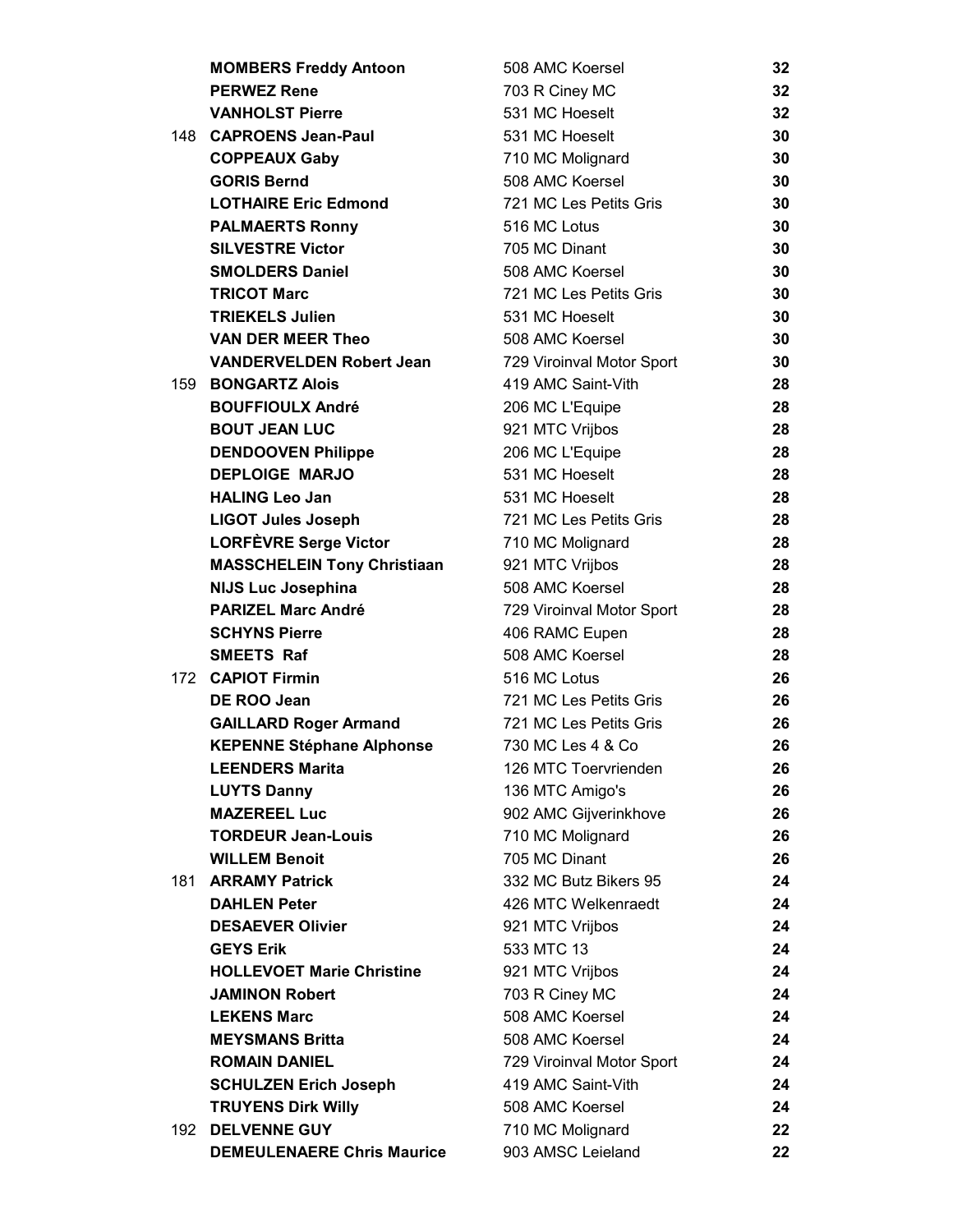|     | <b>DHOLLANDER GUIDO</b>            | 813 MOTORSPORT Aalst       | 22 |
|-----|------------------------------------|----------------------------|----|
|     | <b>DOPPAGNE Yves</b>               | 726 Bike and Trike Belgium | 22 |
|     | <b>FALTER Karl-Heinrich Joseph</b> | 406 RAMC Eupen             | 22 |
|     | <b>HERMANS Koen</b>                | 508 AMC Koersel            | 22 |
|     | <b>HUPPERTZ PATRICK</b>            | 716 AMC Floreffe           | 22 |
|     | <b>JACOBS Ludo</b>                 | 533 MTC 13                 | 22 |
|     | <b>KEIL Francois</b>               | 710 MC Molignard           | 22 |
|     | <b>PIZZAGALLI Didier René</b>      | 730 MC Les 4 & Co          | 22 |
|     | <b>SCHEPERS Willy Henri</b>        | 508 AMC Koersel            | 22 |
|     | <b>VERPOORT Luc</b>                | 908 AMC Poperinge          | 22 |
|     | <b>VERSTAPPEN Karl</b>             | 126 MTC Toervrienden       | 22 |
|     | 205 AVONDS PATRICK                 | 912 MTC Zedelgem           | 20 |
|     | <b>BERRÉ Philippe</b>              | 531 MC Hoeselt             | 20 |
|     | <b>CELIS FRANCIS</b>               | 126 MTC Toervrienden       | 20 |
|     | <b>DEBRUYNE FRANS</b>              | 907 KV Ostend MS           | 20 |
|     | <b>GILLET Jean-Marie Paul</b>      | 705 MC Dinant              | 20 |
|     | <b>HONOF Peter</b>                 | 136 MTC Amigo's            | 20 |
|     | <b>KENNES Pierre</b>               | 508 AMC Koersel            | 20 |
|     | <b>PUT Walter Jos</b>              | 508 AMC Koersel            | 20 |
|     | <b>ROLLIN Jean Louis</b>           | 614 MC Chevy Racing 41     | 20 |
|     | <b>TELG Freddy</b>                 | 136 MTC Amigo's            | 20 |
|     | <b>VAN DER OUGSTRAETE Willy</b>    | 126 MTC Toervrienden       | 20 |
|     | <b>VANBELLE JEAN-DOMINIQUE</b>     | 710 MC Molignard           | 20 |
|     | <b>VANDENBERGHE JORIS</b>          | 921 MTC Vrijbos            | 20 |
| 218 | <b>BAELE Siefried</b>              | 921 MTC Vrijbos            | 18 |
|     | <b>BOSMANS Stefan</b>              | 533 MTC 13                 | 18 |
|     | <b>BUNTINX Dirk</b>                | 508 AMC Koersel            | 18 |
|     | <b>CLAES Luc</b>                   | 136 MTC Amigo's            | 18 |
|     | <b>DERVAUX Gaël</b>                | 705 MC Dinant              | 18 |
|     | <b>DEWITTE Luke</b>                | 912 MTC Zedelgem           | 18 |
|     | <b>EMONTS-GAST Raphael</b>         | 406 RAMC Eupen             | 18 |
|     | <b>LEBON Yves Pierre</b>           | 721 MC Les Petits Gris     | 18 |
|     | <b>LEMMENS Tom</b>                 | 136 MTC Amigo's            | 18 |
|     | <b>LOOTS Philippe Joseph</b>       | 427 MC Zébus               | 18 |
|     | <b>MAELSTAF PATRICK</b>            | 902 AMC Gijverinkhove      | 18 |
|     | <b>MARLIER Daniel</b>              | 427 MC Zébus               | 18 |
|     | <b>MATHIE Helmut</b>               | 406 RAMC Eupen             | 18 |
|     | <b>RIBAUCOURT Guy</b>              | 136 MTC Amigo's            | 18 |
|     | <b>SWAENEN Luc</b>                 | 136 MTC Amigo's            | 18 |
|     | <b>TOUSSAINT Bruno André</b>       | 705 MC Dinant              | 18 |
|     | <b>VERSCHAEVE Marnik Roger</b>     | 903 AMSC Leieland          | 18 |
|     | <b>WARZEE Camille</b>              | 703 R Ciney MC             | 18 |
|     | <b>WOUTERS Erik</b>                | 533 MTC 13                 | 18 |
| 237 | <b>BODSON Luc</b>                  | 705 MC Dinant              | 16 |
|     | <b>CLERC Pierre</b>                | 332 MC Butz Bikers 95      | 16 |
|     | <b>CROE Manfred</b>                | 426 MTC Welkenraedt        | 16 |
|     | <b>DEMAN RUDI</b>                  | 902 AMC Gijverinkhove      | 16 |
|     | <b>DEWILDE Ludo</b>                | 549 MTC Wellen             | 16 |
|     | <b>GERITS Peter</b>                | 508 AMC Koersel            | 16 |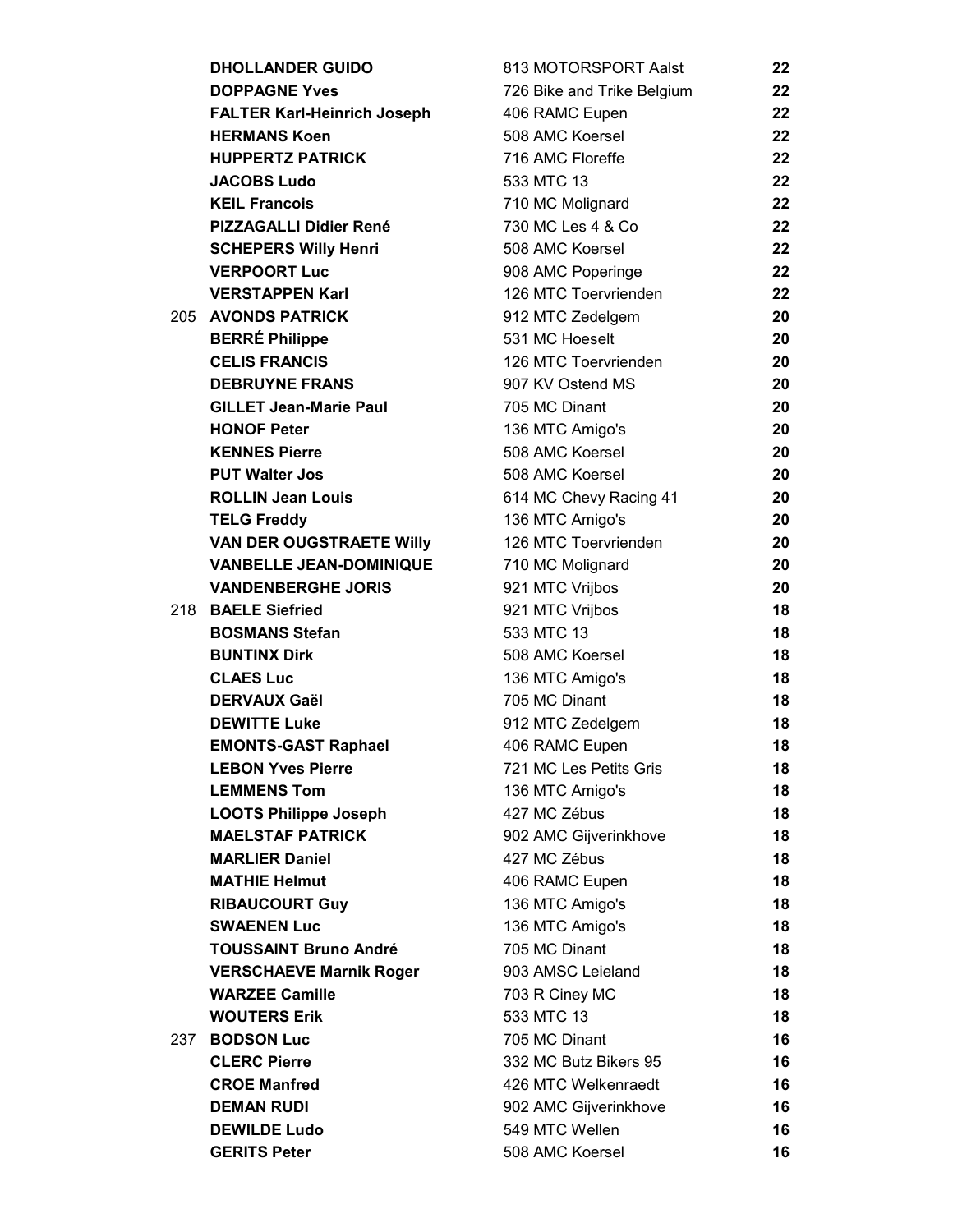|      | <b>GEURTS Pol</b>                 | 902 AMC Gijverinkhove     | 16      |
|------|-----------------------------------|---------------------------|---------|
|      | <b>HAUWEELE POL</b>               | 907 KV Ostend MS          | 16      |
|      | <b>KAERTS Berten</b>              | 533 MTC 13                | 16      |
|      | <b>KOEVOETS Peter</b>             | 136 MTC Amigo's           | 16      |
|      | <b>NIJSSEN FREDDY</b>             | 531 MC Hoeselt            | 16      |
|      | <b>REYNDERS Daniel Louis</b>      | 533 MTC 13                | 16      |
|      | <b>SANTERMANS Ivo</b>             | 549 MTC Wellen            | 16      |
|      | <b>STEILS Reiner</b>              | 406 RAMC Eupen            | 16      |
|      | <b>VAN RYCKEGHEM Dany</b>         | 126 MTC Toervrienden      | 16      |
|      | <b>VAN DER HEYDEN Luc Paul</b>    | 903 AMSC Leieland         | 16      |
|      | <b>VANBELLINGEN Jean-Claude</b>   | 713 MC St Servais         | 16      |
|      | <b>VIGATO Giovanni</b>            | 136 MTC Amigo's           | 16      |
|      | <b>VILAIN Franz Jean-Baptiste</b> | 730 MC Les 4 & Co         | 16      |
|      | <b>VOETS Jos</b>                  | 549 MTC Wellen            | 16      |
|      | 257 BEERTS Jean-Marie             | 531 MC Hoeselt            | 14      |
|      | <b>BOSMANS GEORGES</b>            | 508 AMC Koersel           | 14      |
|      | <b>BUNTINX JAAK</b>               | 508 AMC Koersel           | 14      |
|      | <b>DONCQ Jean-Charles Robert</b>  | 729 Viroinval Motor Sport | 14      |
|      | <b>DRAPS Georges</b>              | 818 MTC Vlaanderen Aalst  | 14      |
|      | <b>GESQUIERE Werner</b>           | 902 AMC Gijverinkhove     | 14      |
|      | <b>GOEMANS Godelieve Francis</b>  | 103 KAMC Herentals        | 14      |
|      | <b>HEIJNEN Lambert</b>            | 419 AMC Saint-Vith        | 14      |
|      | <b>HIEL LUC</b>                   | 813 MOTORSPORT Aalst      | 14      |
|      | <b>LAMBERT PHILIPPE</b>           | 438 MC Düren              | 14      |
|      | <b>MARTENS Alfons</b>             | 516 MC Lotus              | 14      |
|      | <b>RAEYMAEKERS Paul Jules</b>     | 103 KAMC Herentals        | 14      |
|      | <b>THYS Alain Jean</b>            | 427 MC Zébus              | 14      |
|      | <b>VAN ASSCHE Koenraad</b>        | 136 MTC Amigo's           | 14      |
|      | <b>VAN ELSLANDER IVAN</b>         | 921 MTC Vrijbos           | 14      |
|      | <b>VERHEYDEN Armand Jozef</b>     | 103 KAMC Herentals        | 14      |
|      | <b>VERVLIET Billy</b>             | 136 MTC Amigo's           | 14      |
|      | <b>WARICHET Claude</b>            | 710 MC Molignard          | 14      |
|      | <b>WILLEMS Peter</b>              | 136 MTC Amigo's           | 14      |
| 276. | <b>BALDEWIJNS Erik</b>            | 531 MC Hoeselt            | $12 \,$ |
|      | <b>BIESMANS Regina</b>            | 531 MC Hoeselt            | $12 \,$ |
|      | <b>BOUCQUEZ ANDRE</b>             | 912 MTC Zedelgem          | $12 \,$ |
|      | <b>BRUYNOOGHE Roger</b>           | 908 AMC Poperinge         | $12 \,$ |
|      | <b>CLOSE Cedric</b>               | 721 MC Les Petits Gris    | $12 \,$ |
|      | <b>DE MOOR Yolande Maria</b>      | 508 AMC Koersel           | 12      |
|      | <b>DEGUIL Yvon</b>                | 332 MC Butz Bikers 95     | 12      |
|      | <b>FUHRMANN Peter</b>             | 406 RAMC Eupen            | $12 \,$ |
|      | <b>HENDRIX Rita</b>               | 908 AMC Poperinge         | $12 \,$ |
|      | <b>HOUBRECHTS Ronny</b>           | 549 MTC Wellen            | $12 \,$ |
|      | <b>JACOBS Francois</b>            | 136 MTC Amigo's           | 12      |
|      | <b>LAMBAERTS Jean-jacques</b>     | 705 MC Dinant             | $12 \,$ |
|      | <b>LOBET Jean pierre</b>          | 312 MC Ressaix            | 12      |
|      | <b>MEUNIER Alain</b>              | 438 MC Düren              | 12      |
|      | <b>MILLEVILLE KOEN</b>            | 921 MTC Vrijbos           | $12 \,$ |
|      | <b>MONTY Jacques</b>              | 729 Viroinval Motor Sport | $12 \,$ |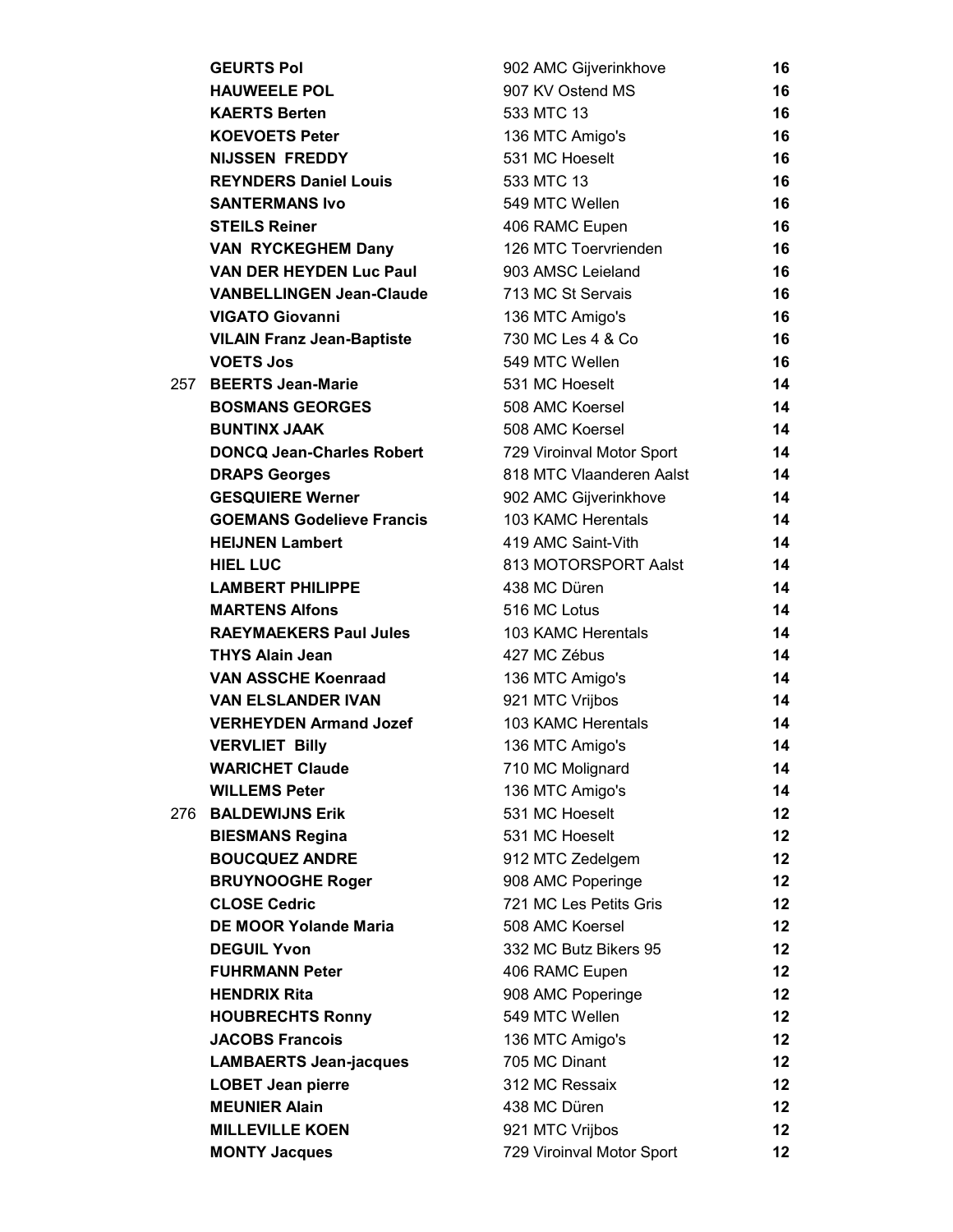|     | <b>MOREAUX Marc Joseph</b>           | 721 MC Les Petits Gris     | 12              |
|-----|--------------------------------------|----------------------------|-----------------|
|     | <b>PAULUS Robert</b>                 | 406 RAMC Eupen             | 12 <sup>°</sup> |
|     | <b>PIERRARD Eric</b>                 | 703 R Ciney MC             | $12 \,$         |
|     | <b>PUGLIESE Enrico</b>               | 710 MC Molignard           | $12 \,$         |
|     | <b>REGHEERE Freddy</b>               | 908 AMC Poperinge          | $12 \,$         |
|     | <b>SEVRIN Dany</b>                   | 710 MC Molignard           | $12 \,$         |
|     | <b>SOENEN Guido</b>                  | 908 AMC Poperinge          | $12 \,$         |
|     | <b>SWOLFS Christiana Josephina</b>   | 103 KAMC Herentals         | $12 \,$         |
|     | <b>VAN DRIESCHE PETER</b>            | 921 MTC Vrijbos            | $12 \,$         |
|     | <b>VANBAEL Peter Jozef</b>           | 912 MTC Zedelgem           | $12 \,$         |
|     | <b>VANBECELAERE Marc Willy</b>       | 920 Westhoek Bikers        | $12 \,$         |
|     | <b>VANDENBOSCH Jhonny</b>            | 126 MTC Toervrienden       | $12 \,$         |
|     | <b>VANKERCKHOVEN CHRISTIAN</b>       | 726 Bike and Trike Belgium | $12 \,$         |
|     | <b>VERKRUYSSE Gilbert</b>            | 902 AMC Gijverinkhove      | $12 \,$         |
|     | <b>WALBERS Marc</b>                  | 533 MTC 13                 | $12 \,$         |
|     | <b>WIART Yvan Désiré</b>             | 617 MC Grands Ducs         | 12              |
| 308 | <b>BOUCHAT Stephane</b>              | 710 MC Molignard           | 10              |
|     | <b>DEOM Willy</b>                    | 710 MC Molignard           | 10              |
|     | <b>FAVRESSE René Claude</b>          | 713 MC St Servais          | 10              |
|     | <b>HIEL KRISTOF</b>                  | 813 MOTORSPORT Aalst       | 10              |
|     | <b>LONCELLE GUY</b>                  | 438 MC Düren               | 10              |
|     | <b>MALEUX Luc</b>                    | 516 MC Lotus               | 10              |
|     | <b>PARMENTIER Dominique Philippe</b> | 713 MC St Servais          | 10              |
|     | <b>PATER Pascal Guy</b>              | 729 Viroinval Motor Sport  | 10              |
|     | <b>QUETIN Etienne</b>                | 508 AMC Koersel            | 10              |
|     | <b>SANTERMANS Marese</b>             | 549 MTC Wellen             | 10              |
|     | <b>STARCKX Edgard</b>                | 136 MTC Amigo's            | 10              |
|     | <b>VANAENRODE Karin</b>              | 508 AMC Koersel            | 10              |
|     | <b>VERLOOY Ludovicus Joannes</b>     | 103 KAMC Herentals         | 10              |
| 321 | <b>BERNHARD LAURENT</b>              | 206 MC L'Equipe            | 8               |
|     | <b>CALLES Joseph</b>                 | 419 AMC Saint-Vith         | 8               |
|     | <b>CLAUW Johan</b>                   | 921 MTC Vrijbos            | 8               |
|     | <b>COMPS Etienne Marie</b>           | 721 MC Les Petits Gris     | 8               |
|     | <b>DE COCK JEAN-CLAUDE</b>           | 813 MOTORSPORT Aalst       | 8               |
|     | <b>DE SMEDT Stacy</b>                | 427 MC Zébus               | 8               |
|     | <b>DEWAERSEGHERS FRANCIS</b>         | 713 MC St Servais          | 8               |
|     | <b>DUCKERS Bruno Louis</b>           | 703 R Ciney MC             | 8               |
|     | <b>GEENS Guido</b>                   | 508 AMC Koersel            | 8               |
|     | <b>HINYOT Thierry Willy</b>          | 206 MC L'Equipe            | 8               |
|     | <b>HUBEAU Christian Albert</b>       | 729 Viroinval Motor Sport  | 8               |
|     | <b>KETELSLEGERS Nestor</b>           | 549 MTC Wellen             | 8               |
|     | <b>LANDUYT Chris</b>                 | 533 MTC 13                 | 8               |
|     | <b>LOOS Dirk Albert</b>              | 533 MTC 13                 | 8               |
|     | <b>MARIEL Didier</b>                 | 713 MC St Servais          | 8               |
|     | <b>MATTHYS Jean-Marie Jacques</b>    | 907 KV Ostend MS           | 8               |
|     | <b>NAEYE Gunther Emile</b>           | 921 MTC Vrijbos            | 8               |
|     | <b>NOLMANS Francis</b>               | 516 MC Lotus               | 8               |
|     | <b>ORBAN Pascal</b>                  | 721 MC Les Petits Gris     | 8               |
|     | <b>PAESHUYS Henri</b>                | 136 MTC Amigo's            | 8               |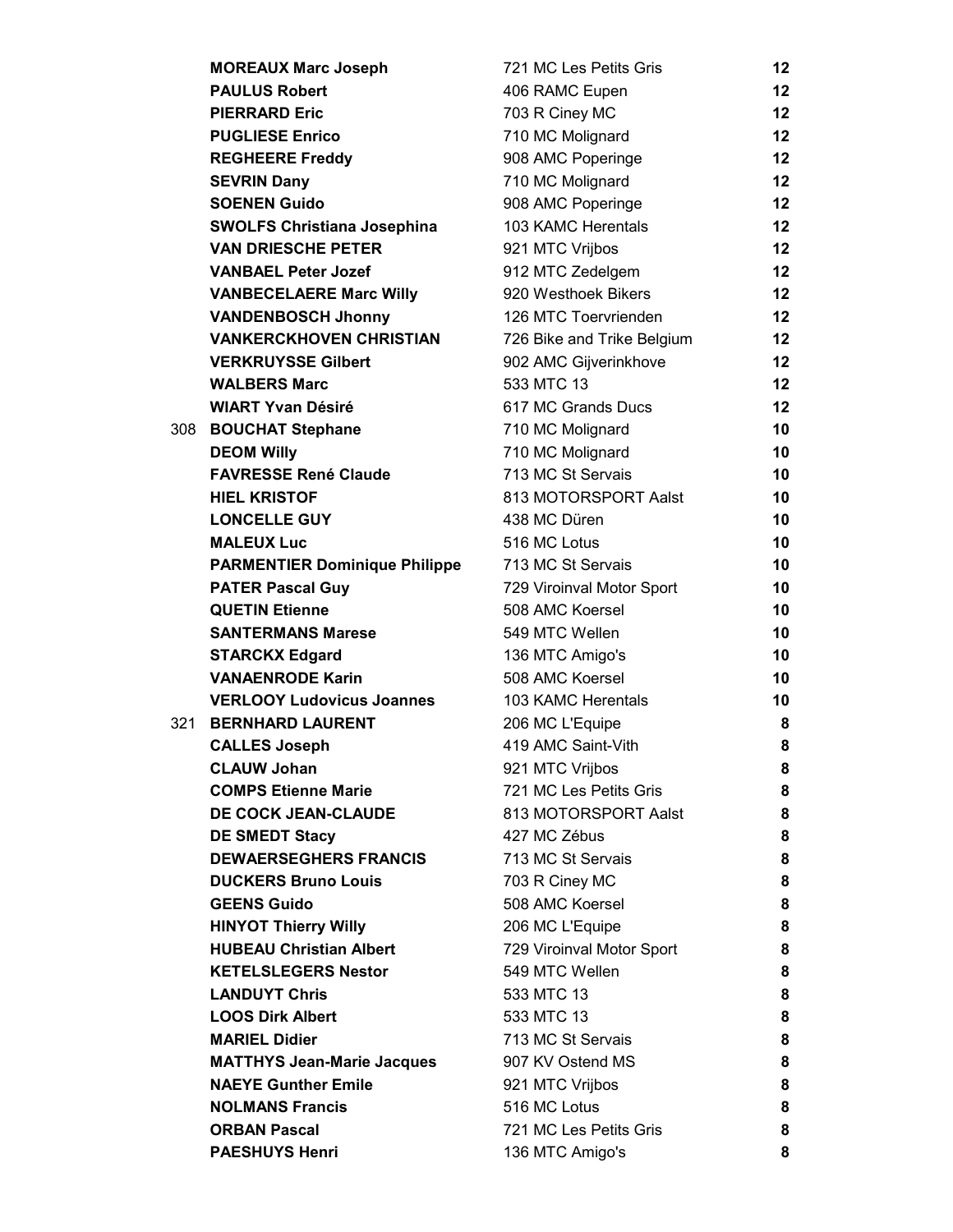|     | <b>PIROUX René Alex</b>           | 206 MC L'Equipe           | 8 |
|-----|-----------------------------------|---------------------------|---|
|     | <b>ROBAERT Eddy</b>               | 508 AMC Koersel           | 8 |
|     | <b>ROSMANT CEDRIC</b>             | 703 R Ciney MC            | 8 |
|     | <b>SEYE GEERT</b>                 | 907 KV Ostend MS          | 8 |
|     | <b>SWAELS Nadine</b>              | 921 MTC Vrijbos           | 8 |
|     | <b>VAN DEN HEUVEL Martin</b>      | 533 MTC 13                | 8 |
|     | <b>VAN DYCK Wendy</b>             | 136 MTC Amigo's           | 8 |
|     | <b>VANDEWALLE RAF</b>             | 921 MTC Vrijbos           | 8 |
|     | <b>VERBRUGGHE Chris</b>           | 904 KAMC Menen            | 8 |
|     | <b>VEREECKEN Edwin</b>            | 531 MC Hoeselt            | 8 |
|     | <b>VERLINDEN Theo Leon</b>        | 508 AMC Koersel           | 8 |
|     | <b>VERREYDT Guy</b>               | 103 KAMC Herentals        | 8 |
|     | <b>VILLAIN Pascal</b>             | 206 MC L'Equipe           | 8 |
| 354 | <b>CIOLEK Felix Stanislaw</b>     | 533 MTC 13                | 6 |
|     | <b>COMPS Baudouin Muriel</b>      | 721 MC Les Petits Gris    | 6 |
|     | <b>DE BRUECKER Patrick</b>        | 426 MTC Welkenraedt       | 6 |
|     | DE ZEEUW Joël                     | 705 MC Dinant             | 6 |
|     | <b>DEJONGHE Luc</b>               | 912 MTC Zedelgem          | 6 |
|     | <b>FONZE ALAIN</b>                | 703 R Ciney MC            | 6 |
|     | <b>GEBRUERS Jos Pieter</b>        | 103 KAMC Herentals        | 6 |
|     | <b>GENDEBIEN Olivier</b>          | 730 MC Les 4 & Co         | 6 |
|     | <b>GIJSEMANS Johan Frans</b>      | 126 MTC Toervrienden      | 6 |
|     | <b>LAMBREGS Eric</b>              | 531 MC Hoeselt            | 6 |
|     | <b>LECRENIERE Pascal</b>          | 705 MC Dinant             | 6 |
|     | <b>MOESEN Jos</b>                 | 531 MC Hoeselt            | 6 |
|     | <b>NELISSEN Alain</b>             | 516 MC Lotus              | 6 |
|     | OP DE BEECK Dirk                  | 533 MTC 13                | 6 |
|     | <b>OP DE BEECK Godfried</b>       | 508 AMC Koersel           | 6 |
|     | <b>PONTEVILLE Philippe</b>        | 729 Viroinval Motor Sport | 6 |
|     | <b>QUIDOUSSE Filip</b>            | 508 AMC Koersel           | 6 |
|     | <b>ROSOLEN Yvano</b>              | 710 MC Molignard          | 6 |
|     | <b>SNYDERS Erik</b>               | 508 AMC Koersel           | 6 |
|     | <b>VAN BAEL Jef</b>               | 103 KAMC Herentals        | 6 |
|     | <b>VAN STEENBERGHE LUC</b>        | 912 MTC Zedelgem          | 6 |
|     | <b>WILLEMS Michaël</b>            | 426 MTC Welkenraedt       | 6 |
|     | <b>WOUTERS Ludo</b>               | 531 MC Hoeselt            | 6 |
| 377 | <b>ARDENOY DAMIEN</b>             | 902 AMC Gijverinkhove     | 4 |
|     | <b>BOUDRY Peter</b>               | 533 MTC 13                | 4 |
|     | <b>BREBELS Kurt</b>               | 508 AMC Koersel           | 4 |
|     | <b>BULTYNCK Jérôme</b>            | 438 MC Düren              | 4 |
|     | <b>CALLEWAERT Patrick Georges</b> | 903 AMSC Leieland         | 4 |
|     | <b>COPPE Jean Louis</b>           | 710 MC Molignard          | 4 |
|     | <b>CORNET Francis</b>             | 703 R Ciney MC            | 4 |
|     | <b>DIERYCK PIETER</b>             | 902 AMC Gijverinkhove     | 4 |
|     | <b>FERON PAUL EMILE</b>           | 729 Viroinval Motor Sport | 4 |
|     | <b>FOLENS Hendrik</b>             | 818 MTC Vlaanderen Aalst  | 4 |
|     | <b>FUSILIER Cyrille</b>           | 703 R Ciney MC            | 4 |
|     | <b>GEYBELS Valentin</b>           | 508 AMC Koersel           | 4 |
|     | <b>GODESAR Erich</b>              | 406 RAMC Eupen            | 4 |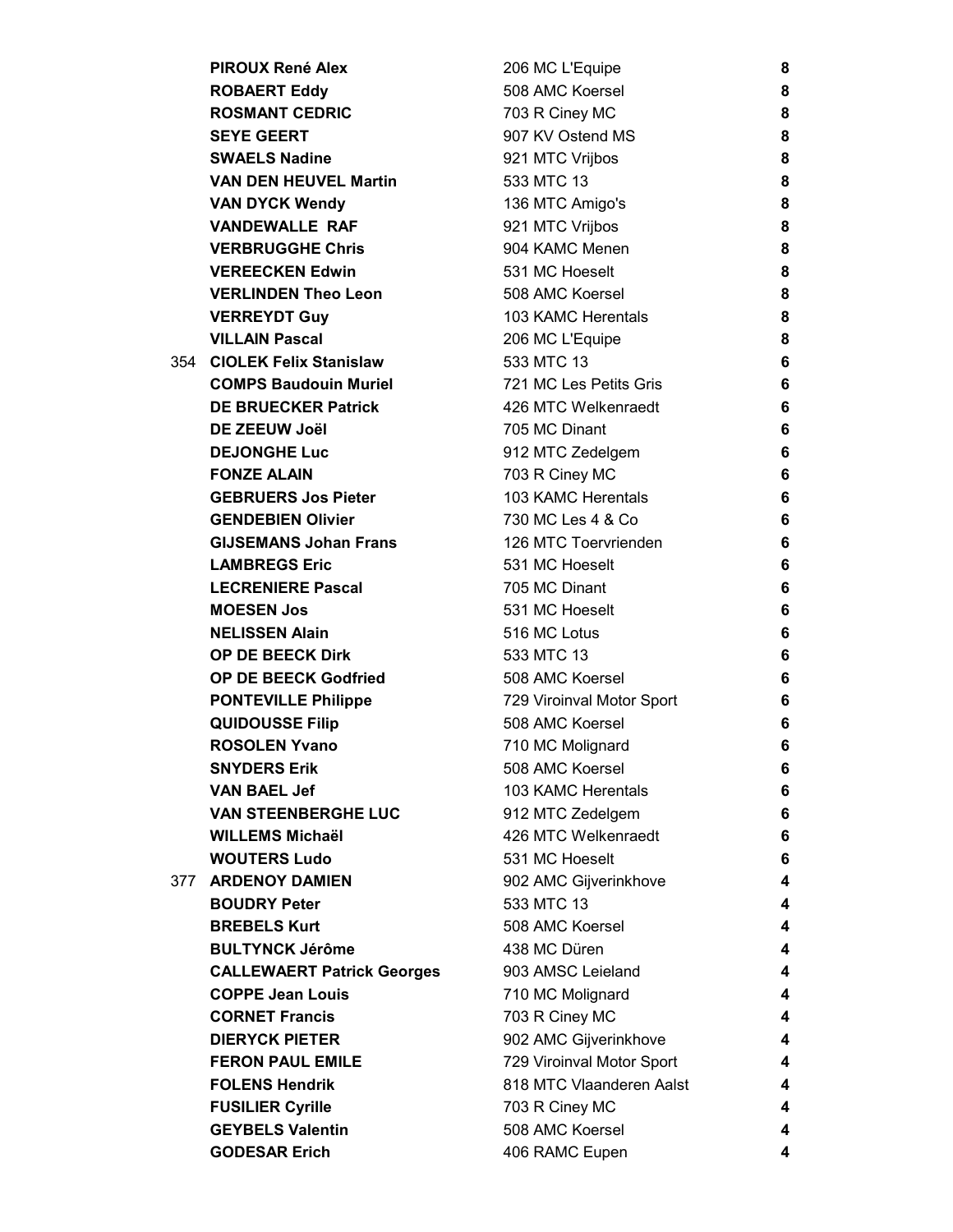|       | <b>GOOSSENS Wim</b>                   | 533 MTC 13                 | 4            |
|-------|---------------------------------------|----------------------------|--------------|
|       | <b>GRANDJEAN Eric Jean</b>            | 721 MC Les Petits Gris     | 4            |
|       | <b>HECK Rene</b>                      | 406 RAMC Eupen             | 4            |
|       | <b>HERMANS Emiel</b>                  | 549 MTC Wellen             | 4            |
|       | <b>HERMANS Ivo Joseph</b>             | 531 MC Hoeselt             | 4            |
|       | <b>HERREMANS Werner Jozef</b>         | 903 AMSC Leieland          | 4            |
|       | <b>JOMOT Michel Gaspard</b>           | 710 MC Molignard           | 4            |
|       | <b>KEPPENS Steven</b>                 | 531 MC Hoeselt             | 4            |
|       | <b>KIESECOMS Danny</b>                | 136 MTC Amigo's            | 4            |
|       | <b>LANGEWOUTERS Ferdinand Alfons</b>  | 103 KAMC Herentals         | 4            |
|       | <b>LEGLISE Stéphan</b>                | 243 Macadam Boys           | 4            |
|       | <b>LEPEE SONJA</b>                    | 902 AMC Gijverinkhove      | 4            |
|       | <b>MAERTEN Filip</b>                  | 908 AMC Poperinge          | 4            |
|       | <b>MALHERBE JONATHAN</b>              | 703 R Ciney MC             | 4            |
|       | <b>MALLIEN Philippe Alfred</b>        | 713 MC St Servais          | 4            |
|       | <b>MARECHAL Tiffany</b>               | 438 MC Düren               | 4            |
|       | <b>MARTINY Roland Jean</b>            | 614 MC Chevy Racing 41     | 4            |
|       | <b>MATTHYS LIEVE</b>                  | 912 MTC Zedelgem           | 4            |
|       | <b>MOLENBERGHS Stefan</b>             | 508 AMC Koersel            | 4            |
|       | <b>NIHOUL Roger Raymond</b>           | 721 MC Les Petits Gris     | 4            |
|       | <b>PLUYM DOLORES</b>                  | 902 AMC Gijverinkhove      | 4            |
|       | <b>PRINS Patrick</b>                  | 726 Bike and Trike Belgium | 4            |
|       | <b>RAU Rudy</b>                       | 126 MTC Toervrienden       | 4            |
|       | <b>ROMMELAERE Luc</b>                 | 921 MTC Vrijbos            | 4            |
|       | <b>ROTTENBILLER Raymond</b>           | 136 MTC Amigo's            | 4            |
|       | <b>SANDERS Eugene</b>                 | 908 AMC Poperinge          | 4            |
|       | <b>SCHOLL Jean-Paul</b>               | 406 RAMC Eupen             | 4            |
|       | <b>SPINNEWIJN JEREMY</b>              | 921 MTC Vrijbos            | 4            |
|       | <b>STOFFELS Eduard</b>                | 406 RAMC Eupen             | 4            |
|       | <b>STROOBANTS Nadine Florentine</b>   | 903 AMSC Leieland          | 4            |
|       | <b>TEMMERMAN FRANCISKA</b>            | 921 MTC Vrijbos            | 4            |
|       | <b>THEITE Jean Pierre</b>             | 921 MTC Vrijbos            | 4            |
|       | <b>THEUNIS Albert</b>                 | 508 AMC Koersel            | 4            |
|       | <b>TOMBEUR Désiré Jean</b>            | 614 MC Chevy Racing 41     | 4            |
|       | <b>TOSIN Alain</b>                    | 317 MC Cadre Blanc         | 4            |
|       | <b>TREKELS Rudy</b>                   | 508 AMC Koersel            | 4            |
|       | <b>VAN DEN BERGH Alfons Francisca</b> | 103 KAMC Herentals         | 4            |
|       | <b>VAN DONINCK Rudi</b>               | 136 MTC Amigo's            | 4            |
|       | <b>VANDENBROUCKE KATRIEN</b>          | 921 MTC Vrijbos            | 4            |
|       | <b>VANDORPE Philippe Maurice</b>      | 903 AMSC Leieland          | 4            |
|       | <b>VANESCH Dany</b>                   | 508 AMC Koersel            | 4            |
|       | <b>VERSLEGERS Theo</b>                | 508 AMC Koersel            | 4            |
|       | <b>ZUCCHETTO LUIGI</b>                | 705 MC Dinant              | 4            |
| 433 - | <b>AERTS Guido</b>                    | 531 MC Hoeselt             | $\mathbf 2$  |
|       | <b>BLOCKHUYS François Léon</b>        | 103 KAMC Herentals         | $\mathbf{2}$ |
|       | <b>CLEYNHENS Johny</b>                | 922 MTC Redbone            | $\mathbf 2$  |
|       | <b>COETSIERS Kristine</b>             | 818 MTC Vlaanderen Aalst   | $\mathbf{2}$ |
|       | <b>GASPARD Robert</b>                 | 721 MC Les Petits Gris     | $\mathbf{2}$ |
|       | <b>HILLEN Jos</b>                     | 508 AMC Koersel            | $\mathbf{2}$ |